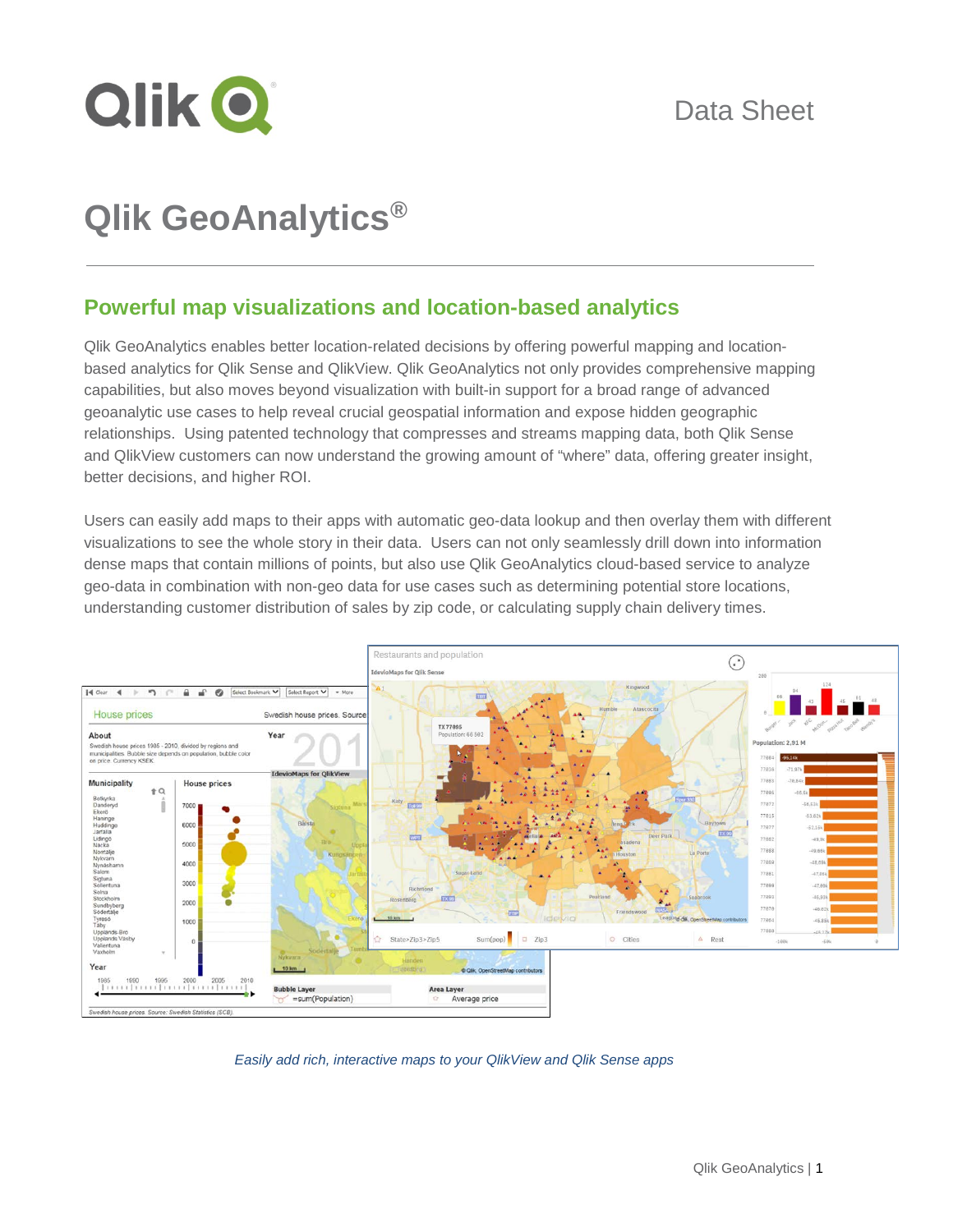#### **High performance, interactive mapping**



The on-the-fly location lookup capabilities of Qlik GeoAnalytics enables users to easily add rich, interactive geo visualizations to their Qlik apps. With an integral location library that contains millions of pre-defined places and areas, any map within a QlikView or Qlik Sense app is automatically populated and updated. Multiple map and visualization layers enable users to explore, in one tailored visualization, all geo information along with any relationships.



*Bubble symbols and heat maps*

#### **Gain geospatial insight**



Qlik GeoAnalytics allows organizations to go beyond map visualizations to understand and analyze geospatial relationships. Gain insight into patterns not easily interpreted through tables or charts. The power of Qlik's associative model can be applied to analyze geo data relationships with non-geo data as well as uncover non-relationships. Easy incorporate external geospatial data or map layers into your visualization or analysis; even import spatial information such as CAD files for indoor mapping applications.



*Cluster function to determine which hub is the closest to each municipality*

### **Broad location-related use cases**



With a full spectrum of mapping and geospatial capabilities that share a common set of tools and technologies, Qlik GeoAnalytics can meet the needs of a wide variety of location-related use cases. Qlik GeoAnalytics offers customers the flexibility to implement a fully hosted solution, a completely on premise implementation or a combination of the two. And having already been implemented in multiple industries and across different business functions, one can be confident that Qlik GeoAnalytics can meet the specific requirements of a customer's geospatial project.



*Path analysis of customer traffic within shopping center*

#### **Optional modules**

- **Qlik GeoAnalytics Local Map Server** On-premise server for mapping and location lookup
- **Qlik GeoAnalytics Plus**  Include local geo data sources and analyze larger data sets
- **Qlik GeoAnalytics Test Environment** Additional licenses for a test server environment
- **Qlik Geocoding**  For organizations who need address and street name level precision

#### **Bundled offering**

• **Qlik GeoAnalytics Enterprise Server –** A combination of Qlik GeoAnalytics, Qlik GeoAnalytics Plus, Qlik GeoAnalytics Local Map Server and Qlik GeoAnalytics Test Environment plus unlimited, on-premise geo calculations and analysis